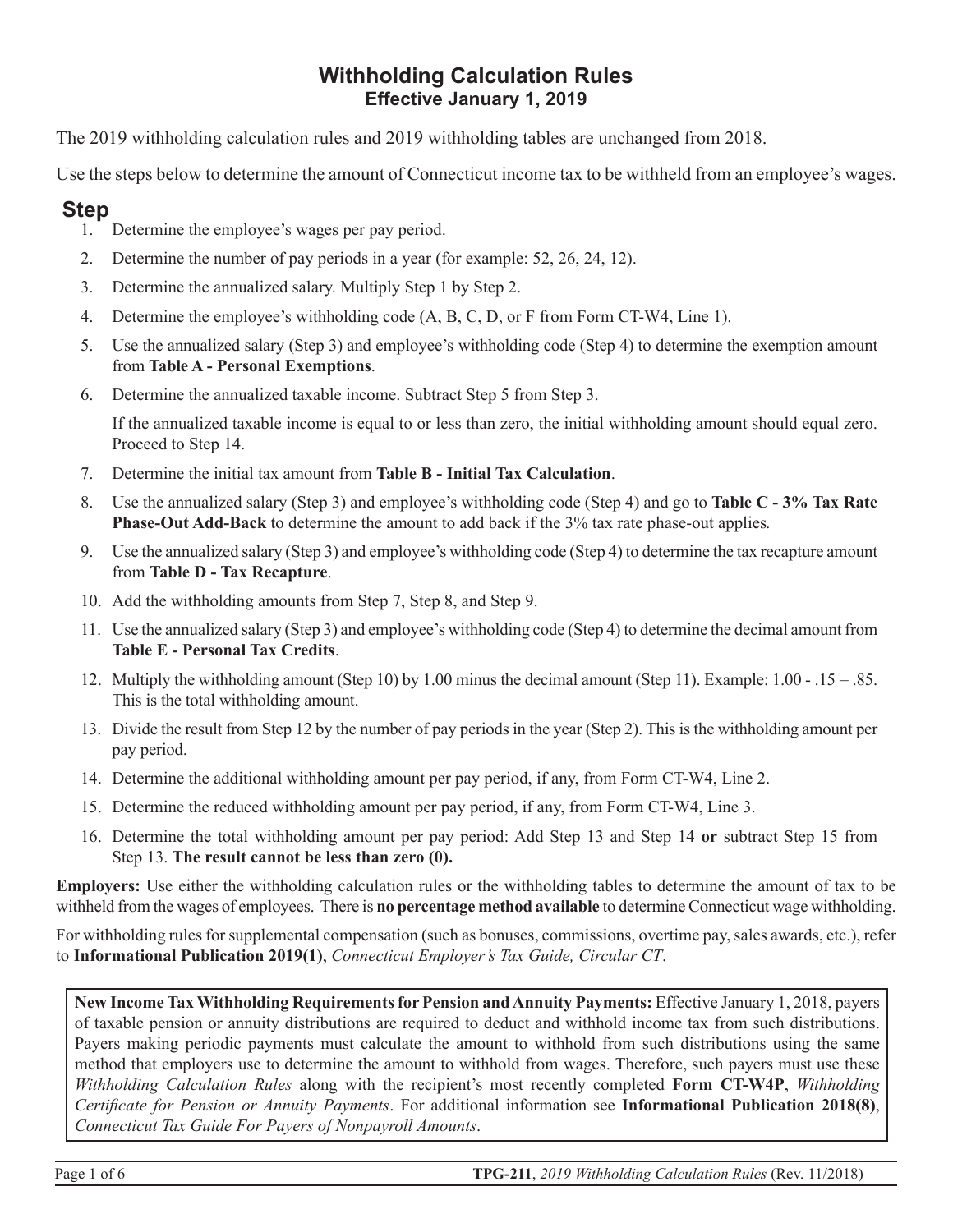| <b>Withholding Code A</b>     |                          |           | <b>Withholding Code B</b>     |                          |           | <b>Withholding Code C</b>    |                          |             | <b>Withholding Code F</b> |                          |           |
|-------------------------------|--------------------------|-----------|-------------------------------|--------------------------|-----------|------------------------------|--------------------------|-------------|---------------------------|--------------------------|-----------|
|                               | <b>Annualized Salary</b> |           |                               | <b>Annualized Salary</b> |           |                              | <b>Annualized Salary</b> |             |                           | <b>Annualized Salary</b> |           |
| More than                     | Less Than or<br>Equal to | Exemption | More than                     | Less Than or<br>Equal to | Exemption | More than                    | Less Than or<br>Equal to | Exemption   | More than                 | Less Than or<br>Equal to | Exemption |
| $\mathcal{S}$<br>$\mathbf{0}$ | \$24,000                 | \$12,000  | $\mathfrak{S}$<br>$\mathbf 0$ | \$38,000                 | \$19,000  | $\mathbb{S}$<br>$\mathbf{0}$ | \$48,000                 | \$24,000    | \$<br>$\mathbf{0}$        | \$30,000                 | \$15,000  |
| \$24,000                      | \$25,000                 | \$11,000  | \$38,000                      | \$39,000                 | \$18,000  | \$48,000                     | \$49,000                 | \$23,000    | \$30,000                  | \$31,000                 | \$14,000  |
| \$25,000                      | \$26,000                 | \$10,000  | \$39,000                      | \$40,000                 | \$17,000  | \$49,000                     | \$50,000                 | \$22,000    | \$31,000                  | \$32,000                 | \$13,000  |
| \$26,000                      | \$27,000                 | \$9,000   | \$40,000                      | \$41,000                 | \$16,000  | \$50,000                     | \$51,000                 | \$21,000    | \$32,000                  | \$33,000                 | \$12,000  |
| \$27,000                      | \$28,000                 | \$8,000   | \$41,000                      | \$42,000                 | \$15,000  | \$51,000                     | \$52,000                 | \$20,000    | \$33,000                  | \$34,000                 | \$11,000  |
| \$28,000                      | \$29,000                 | \$7,000   | \$42,000                      | \$43,000                 | \$14,000  | \$52,000                     | \$53,000                 | \$19,000    | \$34,000                  | \$35,000                 | \$10,000  |
| \$29,000                      | \$30,000                 | \$6,000   | \$43,000                      | \$44,000                 | \$13,000  | \$53,000                     | \$54,000                 | \$18,000    | \$35,000                  | \$36,000                 | \$9,000   |
| \$30,000                      | \$31,000                 | \$5,000   | \$44,000                      | \$45,000                 | \$12,000  | \$54,000                     | \$55,000                 | \$17,000    | \$36,000                  | \$37,000                 | \$8,000   |
| \$31,000                      | \$32,000                 | \$4,000   | \$45,000                      | \$46,000                 | \$11,000  | \$55,000                     | \$56,000                 | \$16,000    | \$37,000                  | \$38,000                 | \$7,000   |
| \$32,000                      | \$33,000                 | \$3,000   | \$46,000                      | \$47,000                 | \$10,000  | \$56,000                     | \$57,000                 | \$15,000    | \$38,000                  | \$39,000                 | \$6,000   |
| \$33,000                      | \$34,000                 | \$2,000   | \$47,000                      | \$48,000                 | \$9,000   | \$57,000                     | \$58,000                 | \$14,000    | \$39,000                  | \$40,000                 | \$5,000   |
| \$34,000                      | \$35,000                 | \$1,000   | \$48,000                      | \$49,000                 | \$8,000   | \$58,000                     | \$59,000                 | \$13,000    | \$40,000                  | \$41,000                 | \$4,000   |
| \$35,000                      | and up                   | \$<br>0   | \$49,000                      | \$50,000                 | \$7,000   | \$59,000                     | \$60,000                 | \$12,000    | \$41,000                  | \$42,000                 | \$3,000   |
|                               |                          |           | \$50,000                      | \$51,000                 | \$6,000   | \$60,000                     | \$61,000                 | \$11,000    | \$42,000                  | \$43,000                 | \$2,000   |
|                               |                          |           | \$51,000                      | \$52,000                 | \$5,000   | \$61,000                     | \$62,000                 | \$10,000    | \$43,000                  | \$44,000                 | \$1,000   |
|                               |                          |           | \$52,000                      | \$53,000                 | \$4,000   | \$62,000                     | \$63,000                 | \$9,000     | \$44,000                  | and up                   | \$<br>0   |
|                               |                          |           | \$53,000                      | \$54,000                 | \$3,000   | \$63,000                     | \$64,000                 | \$8,000     |                           |                          |           |
|                               |                          |           | \$54,000                      | \$55,000                 | \$2,000   | \$64,000                     | \$65,000                 | \$7,000     |                           |                          |           |
|                               |                          |           | \$55,000                      | \$56,000                 | \$1,000   | \$65,000                     | \$66,000                 | \$6,000     |                           |                          |           |
|                               |                          |           | \$56,000                      | and up                   | \$<br>0   | \$66,000                     | \$67,000                 | \$5,000     |                           |                          |           |
|                               |                          |           |                               |                          |           | \$67,000                     | \$68,000                 | \$4,000     |                           |                          |           |
|                               |                          |           |                               |                          |           | \$68,000                     | \$69,000                 | \$3,000     |                           |                          |           |
|                               |                          |           |                               |                          |           | \$69,000                     | \$70,000                 | \$2,000     |                           |                          |           |
|                               |                          |           |                               |                          |           | \$70,000                     | \$71,000                 | \$<br>1,000 |                           |                          |           |
|                               |                          |           |                               |                          |           | \$71,000                     | and up                   | \$<br>0     |                           |                          |           |

**Table A - Personal Exemptions\***

\* For Withholding Code D, the Personal Exemption is \$0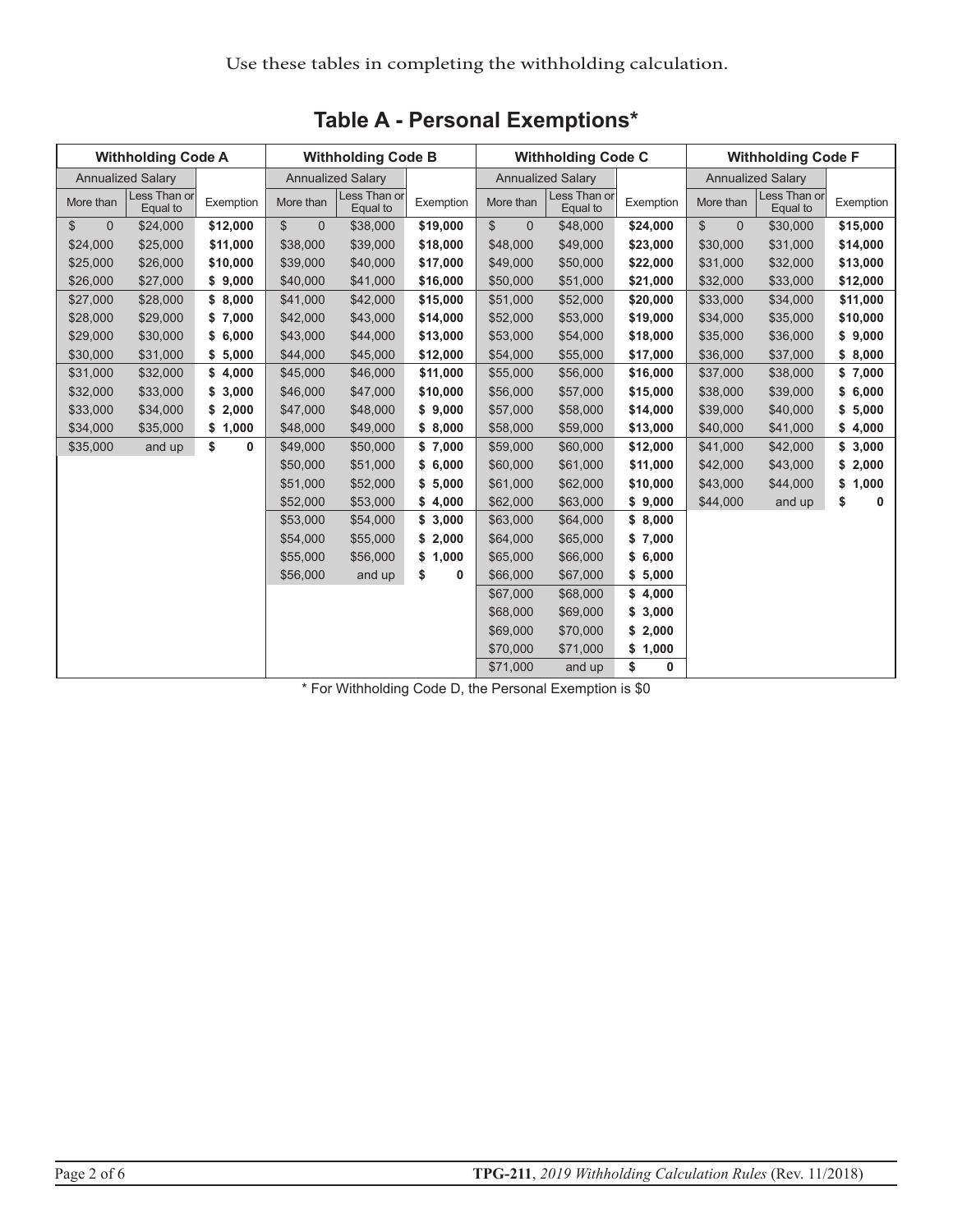### **Table B - Initial Tax Calculation**

| <b>Withholding Code A, D, or F</b><br>If the amount from Step 6 is:<br>More than \$10,000, but less than or equal to  \$ 50,000 \$300 plus 5.0% of the excess over \$10,000<br>More than \$50,000, but less than or equal to  \$100,000 \$2,300 plus 5.5% of the excess over \$50,000<br>More than \$100,000, but less than or equal to  \$200,000 \$5,050 plus 6.0% of the excess over \$100,000<br>More than \$200,000, but less than or equal to  \$250,000 \$11,050 plus 6.5% of the excess over \$200,000<br>More than \$250,000, but less than or equal to  \$500,000\$14,300 plus 6.9% of the excess over \$250,000 |  |
|----------------------------------------------------------------------------------------------------------------------------------------------------------------------------------------------------------------------------------------------------------------------------------------------------------------------------------------------------------------------------------------------------------------------------------------------------------------------------------------------------------------------------------------------------------------------------------------------------------------------------|--|
| <b>Withholding Code B</b><br>If the amount from Step 6 is:                                                                                                                                                                                                                                                                                                                                                                                                                                                                                                                                                                 |  |

| More than \$16,000, but less than or equal to  \$80,000  \$480 plus 5.0% of the excess over \$16,000       |  |
|------------------------------------------------------------------------------------------------------------|--|
| More than \$80,000, but less than or equal to  \$160,000  \$3,680 plus 5.5% of the excess over \$80,000    |  |
| More than \$160,000, but less than or equal to  \$320,000  \$8,080 plus 6.0% of the excess over \$160,000  |  |
| More than \$320,000, but less than or equal to  \$400,000  \$17,680 plus 6.5% of the excess over \$320,000 |  |
| More than \$400,000, but less than or equal to  \$800,000 \$22,880 plus 6.9% of the excess over \$400,000  |  |
|                                                                                                            |  |

# **Withholding Code C**

| If the amount from Step 6 is: |  |  |  |  |
|-------------------------------|--|--|--|--|
|-------------------------------|--|--|--|--|

| More than \$20,000, but less than or equal to  \$100,000  \$600 plus 5.0% of the excess over \$20,000       |  |
|-------------------------------------------------------------------------------------------------------------|--|
| More than \$100,000, but less than or equal to  \$200,000  \$4,600 plus 5.5% of the excess over \$100,000   |  |
| More than \$200,000, but less than or equal to  \$400,000  \$10,100 plus 6.0% of the excess over \$200,000  |  |
| More than \$400,000, but less than or equal to  \$500,000  \$22,100 plus 6.5% of the excess over \$400,000  |  |
| More than \$500,000, but less than or equal to  \$1,000,000 \$28,600 plus 6.9% of the excess over \$500,000 |  |
|                                                                                                             |  |
|                                                                                                             |  |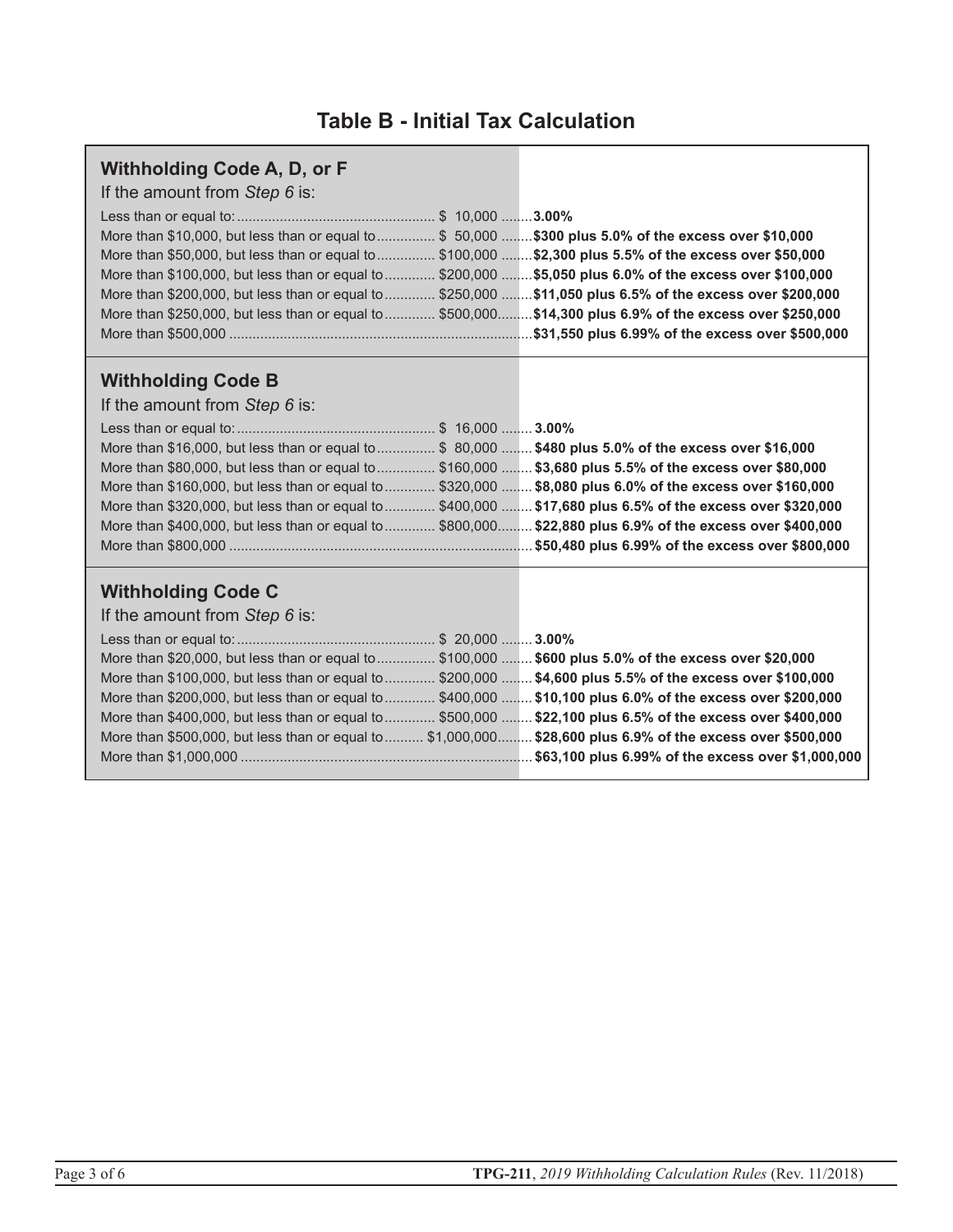| <b>Withholding Code A or D</b> |                             |                 | <b>Withholding Code B</b> |                             |                    | <b>Withholding Code C</b>  |                             |                    | <b>Withholding Code F</b> |                             |                    |
|--------------------------------|-----------------------------|-----------------|---------------------------|-----------------------------|--------------------|----------------------------|-----------------------------|--------------------|---------------------------|-----------------------------|--------------------|
|                                | <b>Annualized Salary</b>    |                 |                           | <b>Annualized Salary</b>    |                    |                            | <b>Annualized Salary</b>    |                    | <b>Annualized Salary</b>  |                             |                    |
| More Than                      | Less Than<br>or<br>Equal To | 3%<br>Phase-Out | More Than                 | Less Than<br>or<br>Equal To | 3%<br>Phase-Out    | More Than                  | Less Than<br>or<br>Equal To | 3%<br>Phase-Out    | More Than                 | Less Than<br>or<br>Equal To | 3%<br>Phase-Out    |
| $\mathbb{S}$<br>$\Omega$       | \$50,250                    | \$<br>0         | $\mathbb{S}$<br>$\Omega$  | \$78,500                    | \$<br>$\mathbf{0}$ | $\mathfrak{L}$<br>$\Omega$ | \$100,500                   | \$<br>$\mathbf{0}$ | $\mathbb{S}$<br>$\Omega$  | \$56,500                    | \$<br>$\mathbf{0}$ |
| \$50,250                       | \$52,750                    | \$20            | \$78.500                  | \$82,500                    | \$32               | \$100.500                  | \$105.500                   | \$40               | \$56.500                  | \$61,500                    | \$20               |
| \$52,750                       | \$55,250                    | \$40            | \$82,500                  | \$86,500                    | \$64               | \$105,500                  | \$110,500                   | \$ 80              | \$61,500                  | \$66,500                    | \$40               |
| \$55,250                       | \$57,750                    | \$60            | \$86,500                  | \$90,500                    | \$96               | \$110.500                  | \$115,500                   | \$120              | \$66.500                  | \$71,500                    | \$60               |
| \$57,750                       | \$60,250                    | \$80            | \$90,500                  | \$94,500                    | \$128              | \$115.500                  | \$120.500                   | \$160              | \$71.500                  | \$76,500                    | \$80               |
| \$60,250                       | \$62,750                    | \$100           | \$94.500                  | \$98,500                    | \$160              | \$120.500                  | \$125.500                   | \$200              | \$76.500                  | \$81,500                    | \$100              |
| \$62,750                       | \$65,250                    | \$120           | \$98,500                  | \$102,500                   | \$192              | \$125,500                  | \$130.500                   | \$240              | \$81,500                  | \$86,500                    | \$120              |
| \$65,250                       | \$67,750                    | \$140           | \$102,500                 | \$106,500                   | \$224              | \$130.500                  | \$135.500                   | \$280              | \$86,500                  | \$91,500                    | \$140              |
| \$67,750                       | \$70,250                    | \$160           | \$106.500                 | \$110.500                   | \$256              | \$135.500                  | \$140.500                   | \$320              | \$91.500                  | \$96,500                    | \$160              |
| \$70,250                       | \$72,750                    | \$180           | \$110.500                 | \$114,500                   | \$288              | \$140.500                  | \$145.500                   | \$360              | \$96.500                  | \$101,500                   | \$180              |
| \$72,750                       | and up                      | \$200           | \$114,500                 | and up                      | \$320              | \$145,500                  | and up                      | \$400              | \$101,500                 | and up                      | \$200              |

**Table C - 3% Tax Rate Phase-Out Add-Back**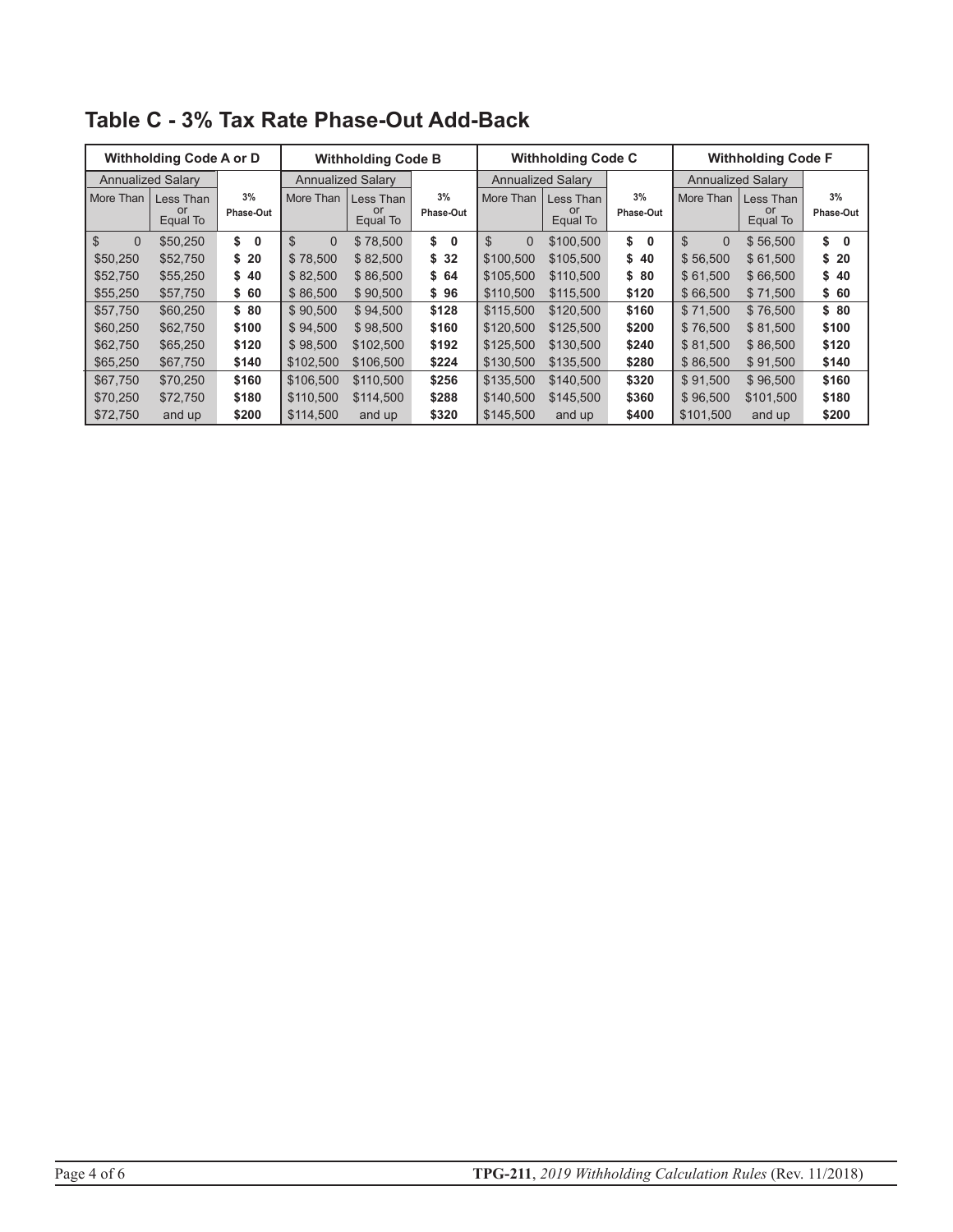|                                | Withholding Code A, D, or F |                    |                        | <b>Withholding Code B</b> |                    | <b>Withholding Code C</b>  |                            |                    |  |  |
|--------------------------------|-----------------------------|--------------------|------------------------|---------------------------|--------------------|----------------------------|----------------------------|--------------------|--|--|
|                                | <b>Annualized Salary</b>    |                    |                        | <b>Annualized Salary</b>  |                    |                            | <b>Annualized Salary</b>   |                    |  |  |
| More Than                      | Less Than                   | Recapture          | More Than              | Less Than                 | Recapture          | More Than                  | Less Than                  | Recapture          |  |  |
|                                | or<br>Equal To              | Amount             |                        | <b>or</b><br>Equal To     | Amount             |                            | or<br>Equal To             | Amount             |  |  |
| $\overline{0}$<br>$\mathbb{S}$ | \$200,000                   | \$<br>0            | \$0                    | \$320,000                 | \$<br>0            | \$0                        | \$400,000                  | \$<br>$\mathbf{0}$ |  |  |
| \$200,000                      | \$205,000                   | 90<br>\$           | \$320,000              | \$328,000                 | \$<br>140          | \$400,000                  | \$410,000                  | \$<br>180          |  |  |
| \$205,000                      | \$210,000                   | \$<br>180          | \$328,000              | \$336,000                 | \$<br>280          | \$410,000                  | \$420,000                  | \$<br>360          |  |  |
| \$210,000                      | \$215,000                   | \$<br>270          | \$336,000              | \$344,000                 | \$<br>420          | \$420,000                  | \$430,000                  | \$<br>540          |  |  |
| \$215,000                      | \$220,000                   | \$<br>360          | \$344,000              | \$352,000                 | \$<br>560          | \$430,000                  | \$440,000                  | \$<br>720          |  |  |
| \$220,000                      | \$225,000                   | 450<br>\$          | \$352,000              | \$360,000                 | 700<br>\$          | \$440,000                  | \$450,000                  | 900<br>\$          |  |  |
| \$225,000                      | \$230,000                   | \$<br>540          | \$360,000              | \$368,000                 | \$<br>840          | \$450,000                  | \$460,000                  | \$1,080            |  |  |
| \$230,000                      | \$235,000                   | \$<br>630          | \$368,000              | \$376,000                 | \$<br>980          | \$460,000                  | \$470,000                  | \$1,260            |  |  |
| \$235,000                      | \$240,000                   | \$<br>720          | \$376,000              | \$384,000                 | \$1,120            | \$470,000                  | \$480,000                  | \$1,440            |  |  |
| \$240,000                      | \$245,000                   | \$<br>810          | \$384,000              | \$392,000                 | \$1,260            | \$480,000                  | \$490,000                  | \$1,620            |  |  |
| \$245,000                      | \$250,000                   | \$<br>900          | \$392,000              | \$400,000                 | \$1,400            | \$490,000                  | \$500,000                  | \$1,800            |  |  |
| \$250,000                      | \$255,000                   | \$<br>990          | \$400,000              | \$408,000                 | \$1,540            | \$500,000                  | \$510,000                  | \$1,980            |  |  |
| \$255,000                      | \$260,000                   | \$1,080            | \$408,000              | \$416,000                 | \$1,680            | \$510,000                  | \$520,000                  | \$2,160            |  |  |
| \$260,000                      | \$265,000                   | \$1,170            | \$416,000              | \$424,000                 | \$1,820            | \$520,000                  | \$530,000                  | \$2,340            |  |  |
| \$265,000                      | \$270,000                   | \$1,260            | \$424,000              | \$432,000                 | \$1,960            | \$530,000                  | \$540,000                  | \$2,520            |  |  |
| \$270,000                      | \$275,000                   | \$1,350            | \$432,000              | \$440,000                 | \$2,100            | \$540,000                  | \$550,000                  | \$2,700            |  |  |
| \$275,000                      | \$280,000                   | \$1,440            | \$440,000              | \$448,000                 | \$2,240            | \$550,000                  | \$560,000                  | \$2,880            |  |  |
| \$280,000                      | \$285,000                   | \$1,530            | \$448,000              | \$456,000                 | \$2,380            | \$560,000                  | \$570,000                  | \$3,060            |  |  |
| \$285,000                      | \$290,000                   | \$1,620            | \$456,000              | \$464,000                 | \$2,520            | \$570,000                  | \$580,000                  | \$3,240            |  |  |
| \$290,000                      | \$295,000                   | \$1,710            | \$464,000              | \$472,000                 | \$2,660            | \$580,000                  | \$590,000                  | \$3,420            |  |  |
| \$295,000                      | \$300,000                   | \$1,800            | \$472,000              | \$480,000                 | \$2,800            | \$590,000                  | \$600,000                  | \$3,600            |  |  |
| \$300,000                      | \$305,000                   | \$1,890            | \$480,000              | \$488,000                 | \$2,940            | \$600,000                  | \$610,000                  | \$3,780            |  |  |
| \$305,000                      | \$310,000                   | \$1,980            | \$488,000              | \$496,000                 | \$3,080            | \$610,000                  | \$620,000                  | \$3,960            |  |  |
| \$310,000                      | \$315,000                   | \$2,070            | \$496,000              | \$504,000                 | \$3,220            | \$620,000                  | \$630,000                  | \$4,140            |  |  |
| \$315,000                      | \$320,000                   | \$2,160            | \$504,000              | \$512,000                 | \$3,360            | \$630,000                  | \$640,000                  | \$4,320            |  |  |
| \$320,000                      | \$325,000                   | \$2,250            | \$512,000              | \$520,000                 | \$3,500            | \$640,000                  | \$650,000                  | \$4,500            |  |  |
| \$325,000                      | \$330,000                   | \$2,340            | \$520,000              | \$528,000                 | \$3,640            | \$650,000                  | \$660,000                  | \$4,680            |  |  |
| \$330,000                      | \$335,000                   | \$2,430            | \$528,000              | \$536,000                 | \$3,780            | \$660,000                  | \$670,000                  | \$4,860            |  |  |
| \$335,000                      | \$340,000                   | \$2,520            | \$536,000              | \$544,000                 | \$3,920            | \$670,000                  | \$680,000                  | \$5,040            |  |  |
| \$340,000                      | \$345,000                   | \$2,610            | \$544,000              | \$552,000                 | \$4,060            | \$680,000                  | \$690,000                  | \$5,220            |  |  |
| \$345,000                      | \$500,000                   | \$2,700            | \$552,000              | \$800,000                 | \$4,200            | \$690,000                  | \$1,000,000                | \$5,400            |  |  |
| \$500,000                      | \$505,000                   | \$2,750            | \$800,000              | \$808,000                 | \$4,280            | \$1,000,000                | \$1,010,000                | \$5,500            |  |  |
| \$505,000                      | \$510,000                   | \$2,800            | \$808,000              | \$816,000                 | \$4,360            | \$1,010,000                | \$1,020,000                | \$5,600            |  |  |
| \$510,000                      | \$515,000                   | \$2,850            | \$816,000              | \$824,000                 | \$4,440            | \$1,020,000                | \$1,030,000                | \$5,700            |  |  |
| \$515,000                      | \$520,000                   | \$2,900            | \$824,000              | \$832,000                 | \$4,520            | \$1,030,000                | \$1,040,000                | \$5,800            |  |  |
| \$520,000                      | \$525,000                   | \$2,950            | \$832,000              | \$840,000                 | \$4,600            | \$1,040,000                | \$1,050,000                | \$5,900            |  |  |
| \$525,000                      | \$530,000                   | \$3,000            | \$840,000              | \$848,000                 | \$4,680            | \$1,050,000                | \$1,060,000                | \$6,000            |  |  |
| \$530,000<br>\$535,000         | \$535,000<br>\$540,000      | \$3,050<br>\$3,100 | \$848,000<br>\$856,000 | \$856,000<br>\$864,000    | \$4,760<br>\$4,840 | \$1,060,000<br>\$1,070,000 | \$1,070,000<br>\$1,080,000 | \$6,100<br>\$6,200 |  |  |
|                                |                             |                    |                        |                           |                    |                            |                            |                    |  |  |
| \$540,000                      | and up                      | \$3,150            | \$864,000              | and up                    | \$4,920            | \$1,080,000                | and up                     | \$6,300            |  |  |

# **Table D - Tax Recapture**